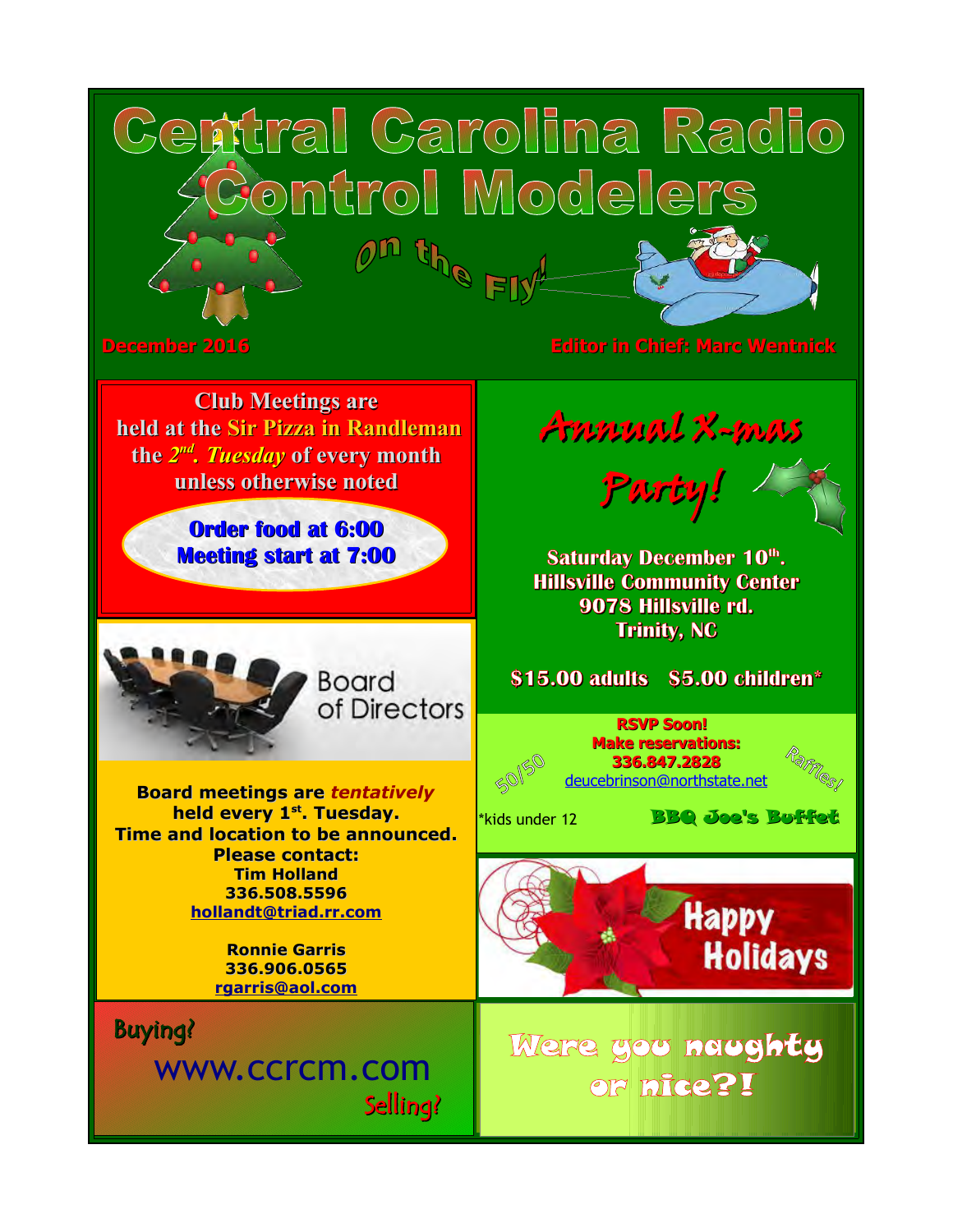#### From the Round File



**This month in aviation history**

**1783...** J. A. C. Charles and another man make the first trip in a hydrogen balloon, flying 27 miles from Paris to Nesle, France. After landing, Charles goes up again by himself, achieving the first solo balloon flight. 1903... Wilbur Wright mak the first and unsuccessful attempt at powered flight at Kill Devil Hills, North Carolina. His aircraft stalls after 3 ½ seconds in the air and crash-lands 105 feet away. He then tried it a week<sup>history</sup> of Chinese civil later and makes the first sustained, controlled, powered flight in the Flyer airplane at Kill Devil Hills, North Carolina. The historic first flight lasts 12 seconds and covers 120 feet. 1934… The first airway traffic control center is opened in Newark, N.J.,

operated by staff of Eastern Air Lines, United Air Lines, American Airlines and TWA. 1944. The people of the Philippines receive a surprise when airplanes of 43rd Bombing Group flew over to drop a million Christmas cards; each one contains the words: "Merry Christmas and Happy New Year 1944 – General Douglas MacArthur." <mark>1945…</mark> A de Havilland Sea Vampire fighter becomes the first purely jet-powered airplane to operate from an aircraft carrier, when Lieutenant-Commander E. M. "Winkle" Brown lands his aircraft on the HMS Ocean in England.

1976… The Boeing 747 SCA, an ex-American Airlines airliner which has been adapted to carry the US reusable space shuttle, makes its flight.

1946... December 25 is nicknamed "Black Christmas" as three airlines crash trying to land in bad weather, killing 72 people. It is the worst day so far in the aviation.

1991… Pan Am World Airways goes out of business after 64 years of service. The sudden shutdown of this aviation pioneer strands many passengers and leaves about 9,000 employees out of work.







## Look familiar?

## Famous Quotes

The exhilaration of flying is too keen, the pleasure too great, for it to be neglected as a sport.

#### *Orville Wright*

I fly because it releases my mind from the tyranny of petty things …

Antoine de Saint-Exupéry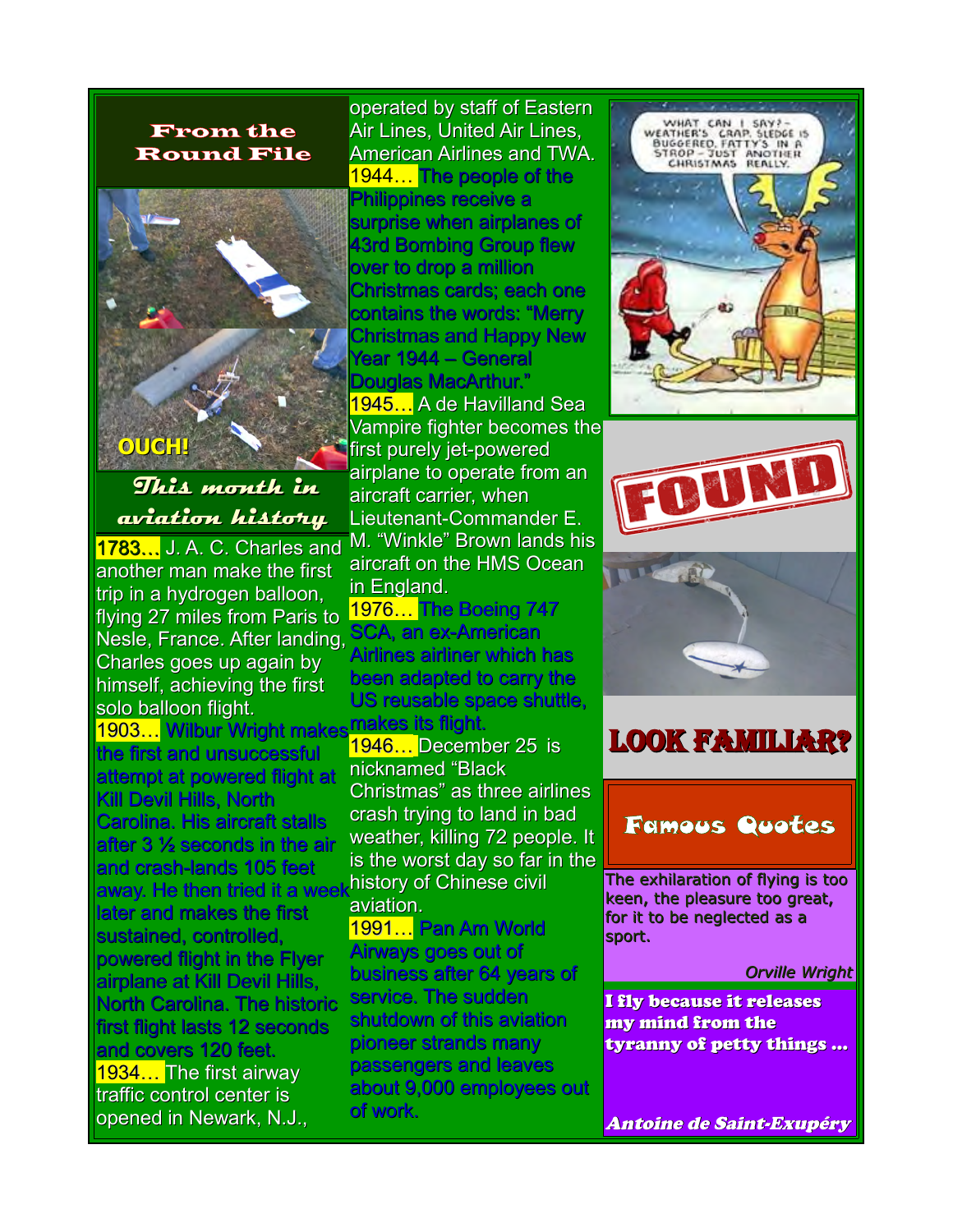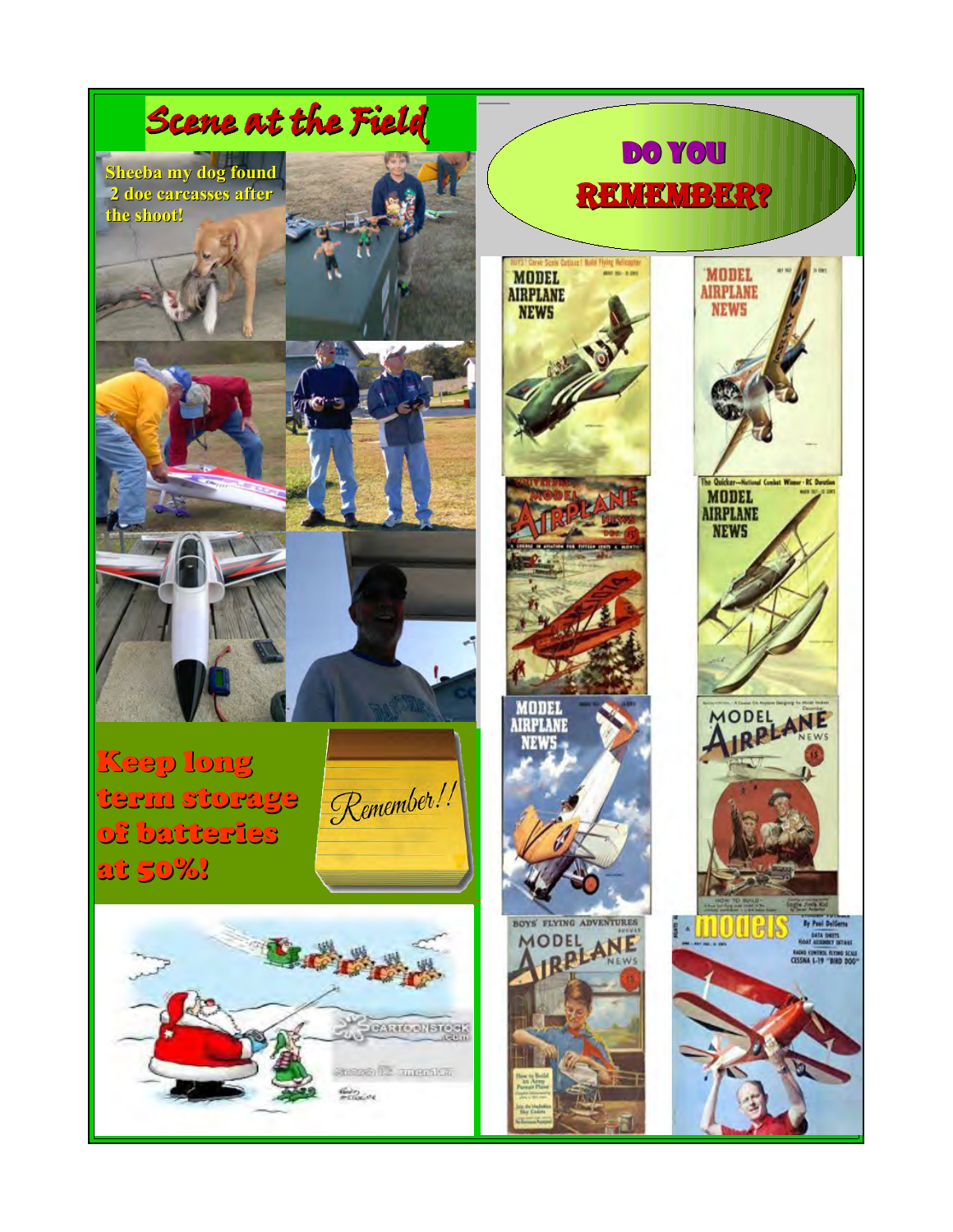#### Peenemunde

When we last left our hero *Capt. Frank Collins* he received his orders to escort the third wave of bombers to Peenemunde.



 $\Gamma$ oday I'm uneasy. Flying somewhat dare I say, routine. I've done this many times and have luckily come back same for some.

**Its 20:30 and the ground** crews are making their final checks. These boys are the true unsung heroes. It's their job to insure the planes are in tip top condition. Those guys treat their assigned ships as if it were *their* lives that depended on success and in a way it is.

I suit up. I put on my flight suit nervously while bantering with my fellow pilots. It's a strange dance someplace called Archdale jockey for takeoff position. we perform with every mission. The air is thick with tension but we joke

and try to suppress the fear we all feel.

As I walk towards *Heaven's Hope* it almost seems as if she is grinning limeys. They reply, "*well*  at me as if to try to dispel my anxiety. She is anxious

to go. Her silver skin proudly shines in the late differences between us. afternoon hot August sun. He uses words that are Jimmy my number one crew chief checks my flight suit and helps me climb aboard.

is giving me a boost and nestle in. It's funny not in Apparently it's a form of

into Germany has become observational manner that the southerners got used unharmed. I can't say the school. Jimmy tells me we Pastrami! a joking way but in an once I become one with HH my anxiety and fears seems to abate. This they Wanna laugh? He never don't teach you in flight are golden.



 $J$ immy is a typical southern boy. Being from off the runway for 50 North Carolina in

he is laid back. He's

my accent. *My accent*? If he asks me to say *DOG* or *BASTARD* again I'm gonna deck him! You gotta see how he tortures the *DOG ol' boy!"*

I step on the wing as if HH Grits in my underwear There are many alien to me, *yonder, y'all* and *piddle* to name a few. He asked me if I like grits. Grits? As in grit my teeth? after a day on the beach? editable wallpaper paste

to eating after the civil war when food was scare. had pastrami! Go figure

 $B$ ut with a pat on the back and a hand shake we are the same in this moment.

With a thump of the canopy I'm committed. The feeling of isolation is inescapable at this moment. As far as I can see there are planes. Some with their props spinning some not. Aircraft have been lifting minutes now. Others

always smiling and always that increases with every ribbing on what he says is engine start. The sound There is a collective hum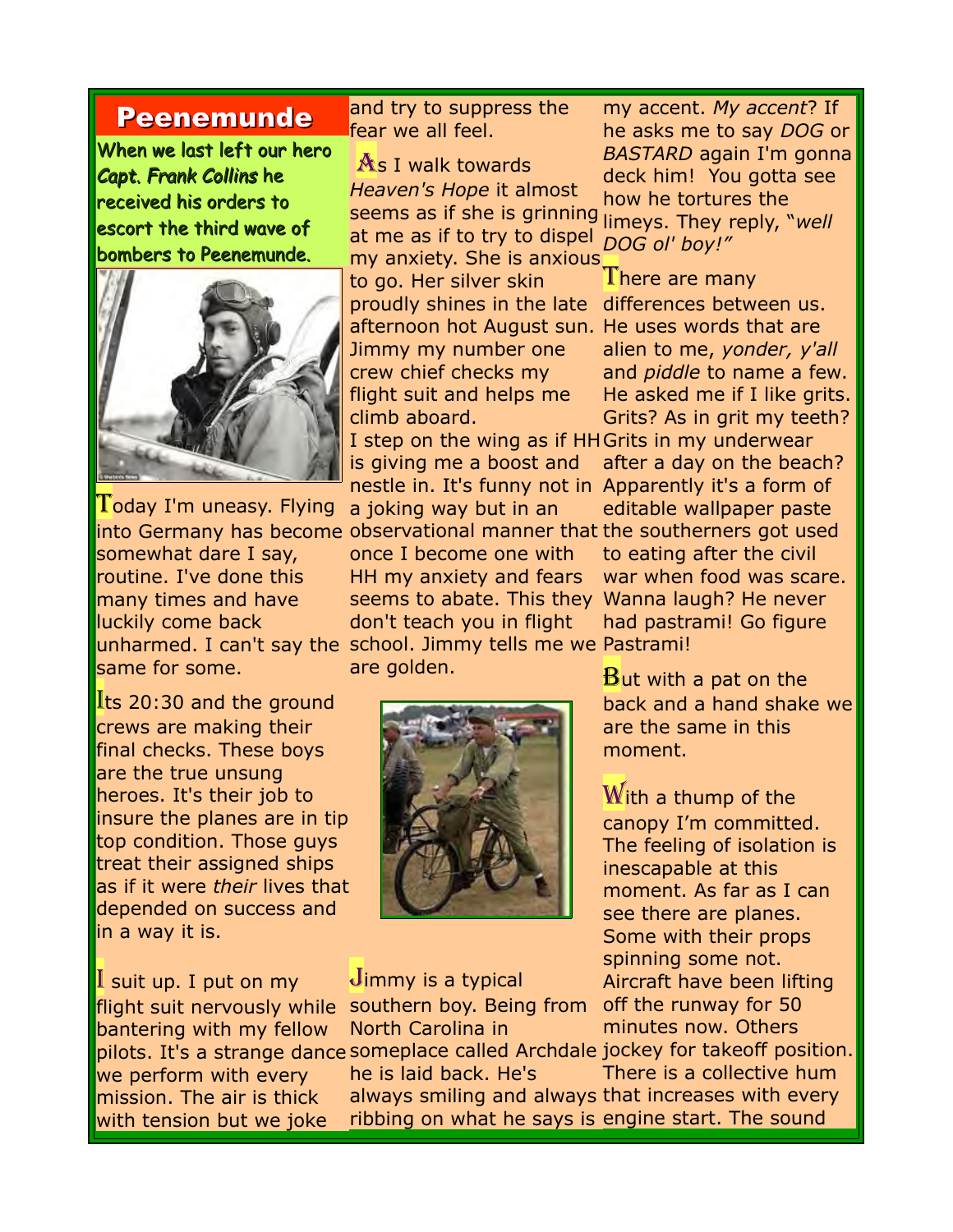reminds me of angry bees ready to sting. This mission is immense with over 500 bombers and 200 fighters on the ready. I start to feel not so alone anymore but part of something bigger way bigger than myself almost juggernaut in size and power.

I plug in my communication lead and scan the dash. My right hand settles on the stick between my legs while the other grabs the throttle stick on the left. I'm not conscience that I do this it's part training and habit that I do so. It's almost as I am trying her on for size. My one foot steps on the brake. HH fits me like a fine tailored suit. Jimmy gives me the thumbs up. This means all's clear and start her. I reach with my right hand and turn the bank switch on this sends juice to the engine. With my left hand I turn the <sup>are</sup> already in the air make small talk switches that engage the starter while watching the gauge on the dash that confirms I have enough amps to do so. I check fuel pressure to make sure the beast is well feed. Time to set the mixture to rich and with a flip of the switch the high pitch whine of the starter cries out as it engages the main flywheel and the prop starts slowly turning. And then as the prop gains speed the engine starts popping in defiance with snorts of white thick smoke. In an instant the Rolls Royce Merlin evens out and roars to life like a lion. As she settles in at 800 rpm I check that all the control surfaces are operational and flaps are up. I look towards Jimmy and he's beaming like a new father. With a wave of my hand I communicate to Jimmy everything is gonna be all right and have that beer ready for my return. Jimmy lunges forward to pull the chocks from the wheels. He then waves his NY Yankee

baseball cap. I always liked that cap. I release the brake and grab the inverted L-shaped throttle bar while gently easing it forward and step on both rudder pedals. HH responds like a welltrained pet and obeys without hesitation.



As I move I listen to ATC (air traffic control) and watch the ground guys as they maneuver me in position. I flip to another channel and hear the boys that reinforcing the positive outcome of the mission. I want to believe them. "*Come out come out where ever you are", Come and get it Gerry", I got your sauerkraut right here!"*



 $\mathbf{\mathcal{M}}$ fter what seemed eternity taxiing I have finally arrived at the runway. I switch back to ATC

and wait for the go signal. I belly up to the line and watch the runway officer. He is holding a big box with a light in it. It's powered by a generator truck that sits idling. Once he switches on that light that's my signal to go.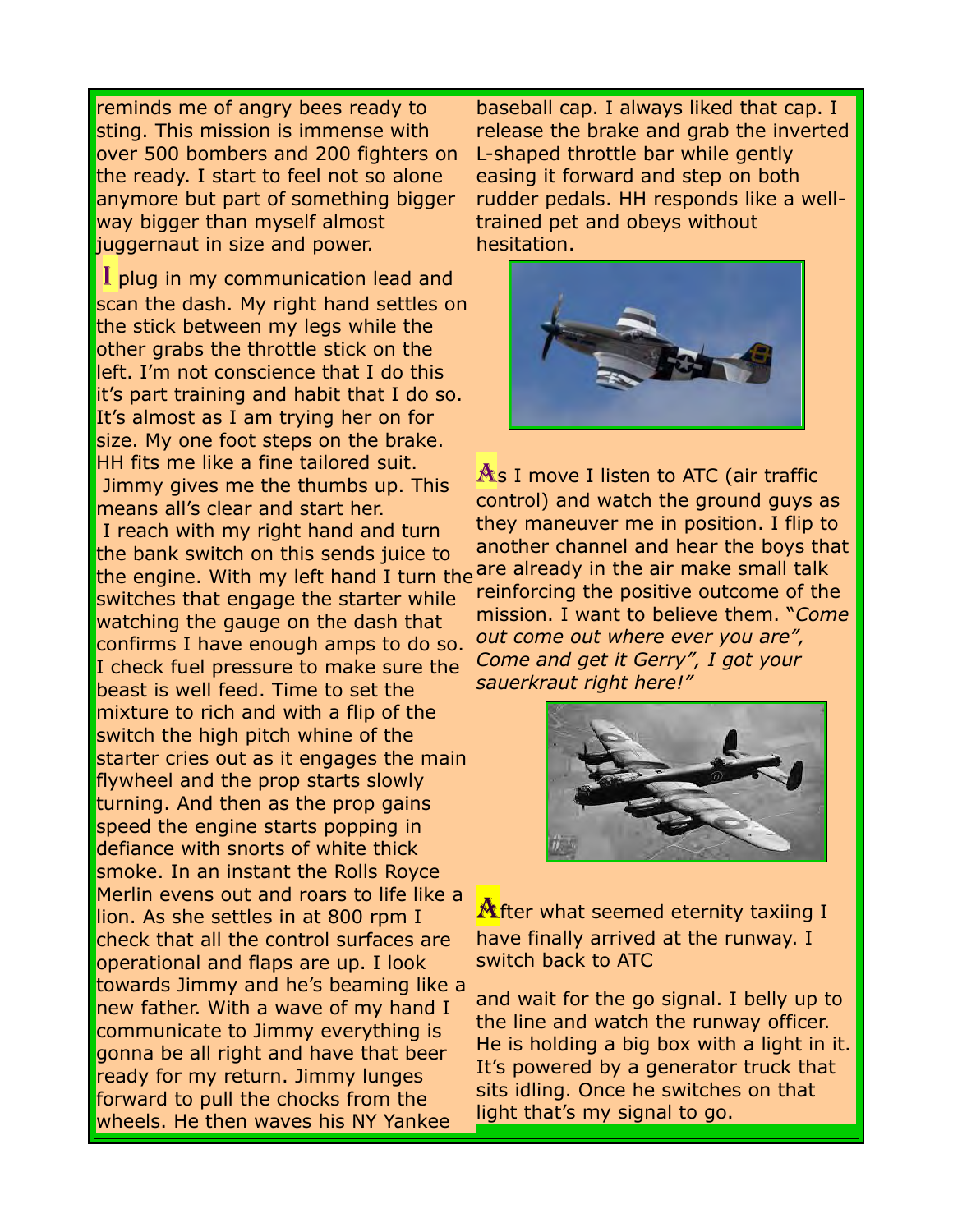

# Lavochkin -LA-5

The Lavochkin La-5 was

a Soviet fighter. It was one of the Soviets most capable type of warplane, able to fight German designs on an equal footing.

 $\sigma$ he La-5's heritage began even before the outbreak of war, with the LaGG-1 a promising yet under powered aircraft. The LaGG-3 was a modification of that design that attempted to correct this by both lightening the air-frame and fitting a more powerful engine. Nevertheless, this was not enough, and the lack of power remained a significant problem.

**Y**n early 1942, two of the LaGG-1 and 3's designers, Semyon Lavochkin and Vladimir Gorbuntov

attempted to correct this deficiency by experimentally fitting a LaGG-3 with the more powerful Shivetsov Ash-82 radial engine. Since the LaGG-3 was powered by an inline engine, they accomplished this by grafting on the nose section of a Sukhoi Su-2(which used this engine). By now, the shortcomings of the LaGG-3 had caused Lavochkin to fall out of Stalin's favor and factories previously assigned to LaGG-3 construction had been turned over to building the rival Yakovlov Yak-1and Yak-7. The design work, which required that the LaGG-3 be adapted to its new engine and still maintain the aircraft's balance, was undertaken by Lavochkin in a small hut beside an airfield over the winter of 1941–1942, all completely unofficially.

 $\sigma$ ir Force test pilots declared it superior to the Yak-7, and intensive flight tests began in April.

The La-5 was found to have a top speed and acceleration at low altitude that were comparable to Luftwaffe fighters. The La-5FN possessed a slightly higher roll rate than the Bf-109. However, the Bf-109 was slightly faster and had the advantage of a higher rate of climb. The La-5FN

had a slightly better climb rate and smaller turn radius than the Fw 190A-8. However, the Fw-190A-8 was faster at all altitudes and had significantly better dive performance and a superior roll-rate. As a result, Lerche's recommendations for Fw-190 pilots were to attempt to draw the La-5FN to higher altitudes, to escape attacks in a dive followed by a high-speed shallow climb, and to avoid prolonged turning engagements.



 $\overline{\mathcal{O}}$ he only known La-5 in existence is a wreck in storage at the Military Aviation Museum in Virginia, awaiting restoration.



Tinsel was invented in Nurenburg around 1610. Tinsel was originally made from strands of silver. It was added to Christmas trees to enhance the flickering of the candles on the tree . Tinsel was used to represent the starry sky over a Nativity scene.